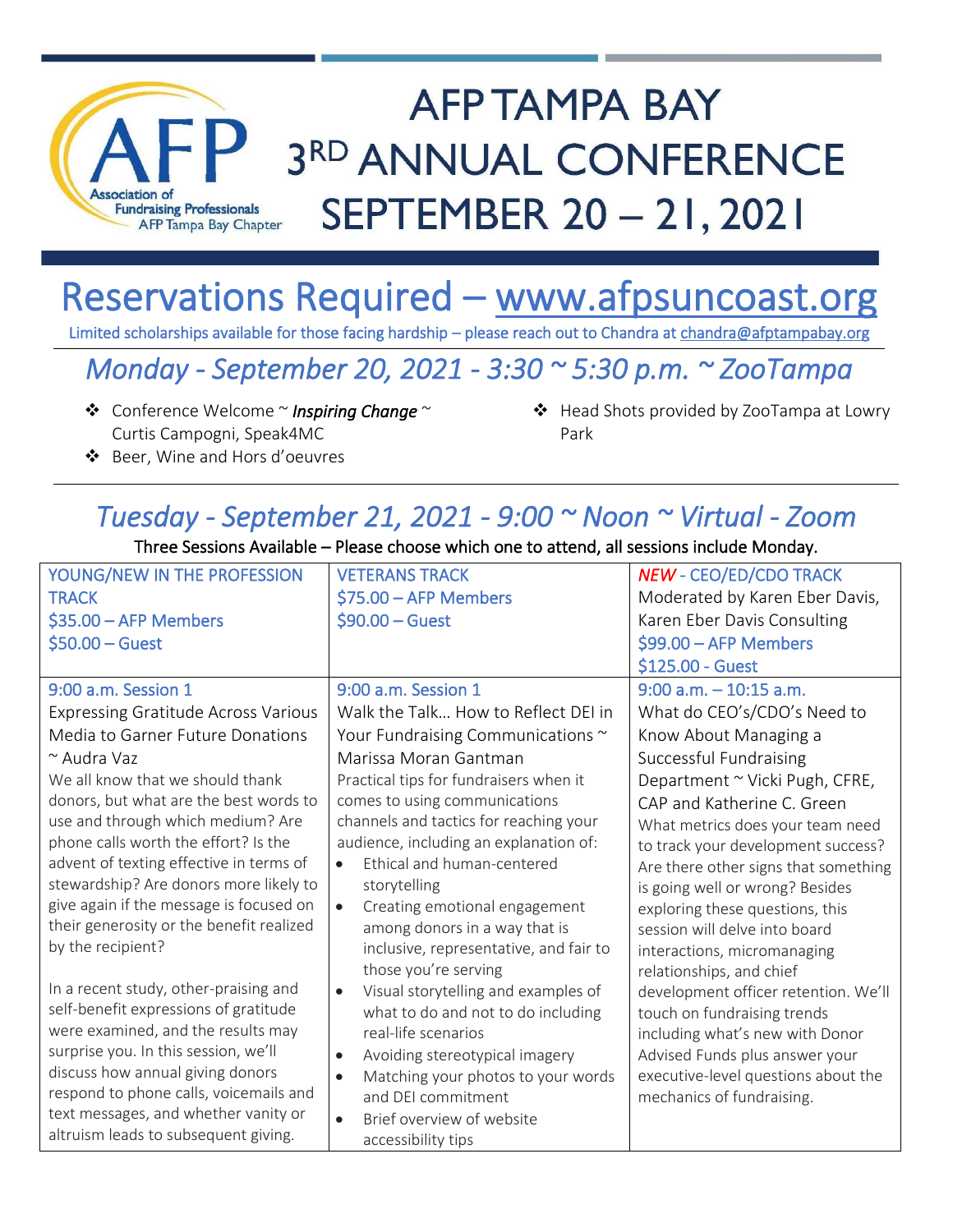|                                                                                 |                                                                                  | 10:30 a.m. $-$ 11:45 a.m.                                                  |
|---------------------------------------------------------------------------------|----------------------------------------------------------------------------------|----------------------------------------------------------------------------|
| 10:00 a.m. Session 2                                                            | 10:00 a.m. Session 2                                                             |                                                                            |
| Fundraising Hacks for Self-                                                     | Fundraising Hacks for Self-                                                      | Judy Lisi, President and CEO &                                             |
| Management: Five Tips for Personal                                              | Management: Five Tips for Personal                                               | Julie Britton, Vice-President                                              |
| & Professional Sanity ~ Michelle                                                | & Professional Sanity ~ Michelle                                                 | Development, David A. Straz Jr.                                            |
| Turman                                                                          | Turman                                                                           | Center for the Performing Arts                                             |
| There are countless strategies to be<br>successful in the fundraising industry. | There are countless strategies to be<br>successful in the fundraising industry.  | Having a successful relationship<br>between the CEO and CDO can be         |
| From building lasting relationships with                                        | From building lasting relationships with                                         | an important part of an                                                    |
| prospects and stewarding donors, to                                             | prospects and stewarding donors, to                                              | organization's ability to reach its                                        |
| successfully planning and executing gift                                        | successfully planning and executing gift                                         | fundraising potential. Determining                                         |
| requests, there are always steps to                                             | requests, there are always steps to take                                         | the appropriate balance of time for                                        |
| take to maximize your results.                                                  | to maximize your results.                                                        | the CEO to spend on fundraising,                                           |
| Balancing fundraising strategy is often                                         | Balancing fundraising strategy is often                                          | managing and retaining a great                                             |
| prioritized over the importance of                                              | prioritized over the importance of                                               | CDO/DD and aligning positions and                                          |
| managing yourself. Michelle Turman,                                             | managing yourself. Michelle Turman,<br>MA, CFRE and President & CEO of           | visions to create a highly productive                                      |
| MA, CFRE and President & CEO of<br>Catalyst Consulting Services has over        | Catalyst Consulting Services has over two                                        | fundraising team are essential. Judy<br>Lisi, President and CEO, and Julie |
| two decades of experience working                                               | decades of experience working with                                               | Britton, EVP of Development, share                                         |
| with development professionals across                                           | development professionals across all                                             | their 20+ year experience of                                               |
| all nonprofit sectors and one fact is                                           | nonprofit sectors and one fact is glaringly                                      | working together in these roles.                                           |
| glaringly clear: Managing time and                                              | clear: Managing time and actions                                                 |                                                                            |
| actions effectively makes the                                                   | effectively makes the difference                                                 |                                                                            |
| difference between a spectacular                                                | between a spectacular fundraiser and                                             |                                                                            |
| fundraiser and one that merely gets<br>the job done.                            | one that merely gets the job done.                                               |                                                                            |
| 11:00 a.m. Session 3                                                            | 11:00 a.m. Session 3                                                             |                                                                            |
|                                                                                 |                                                                                  |                                                                            |
|                                                                                 |                                                                                  |                                                                            |
| Exploring What is Next $\sim$ Merrill                                           | Hiring & Diversity - How are we                                                  |                                                                            |
| Stewart                                                                         | (nonprofits) addressing diversity in                                             |                                                                            |
| Exploring different career paths within                                         | hiring? ~ Jamie Renee                                                            |                                                                            |
| fundraising- annual giving, planned                                             | Multiple studies have shown that                                                 |                                                                            |
| giving, etc. What does the title mean as<br>it relates to career planning?      | organizational diversity, no matter the<br>industry, can bring inbigger profits, |                                                                            |
|                                                                                 | strengthen business processes, and                                               |                                                                            |
|                                                                                 | achieve greater outcomes. So then, why                                           |                                                                            |
|                                                                                 | do recent reports suggest that 82% of                                            |                                                                            |
|                                                                                 | nonprofit employees are white. What                                              |                                                                            |
|                                                                                 | are the barriers preventing people of                                            |                                                                            |
|                                                                                 | color from joining nonprofits? And, more                                         |                                                                            |
| Noon - KEYNOTE                                                                  | importantly how do we address them?<br>Noon - KEYNOTE                            | Noon - KEYNOTE                                                             |
|                                                                                 |                                                                                  |                                                                            |
| Fireside Chat about CEO-CDO                                                     | Fireside Chat about CEO-CDO                                                      | Fireside Chat about CEO-                                                   |
| Relationships with Legendary                                                    | Relationships with Legendary                                                     | CDO Relationships with                                                     |
| USF Leaders Dr. Judy Genshaft                                                   | USF Leaders Dr. Judy Genshaft                                                    | Legendary USF Leaders Dr.                                                  |
| and Mr. Joel Momberg $-$                                                        | and Mr. Joel Momberg $-$                                                         | Judy Genshaft and Mr. Joel                                                 |
| Together they orchestrated a                                                    | Together they orchestrated a billion-                                            | Momberg $-$ Together they                                                  |
| billion-dollar campaign together                                                | dollar campaign together                                                         | orchestrated a billion-dollar                                              |
| $1:00$ p.m. $-$ Adjourn                                                         | 1:00 p.m. - Adjourn                                                              | campaign together<br>1:00 p.m. - Adjourn                                   |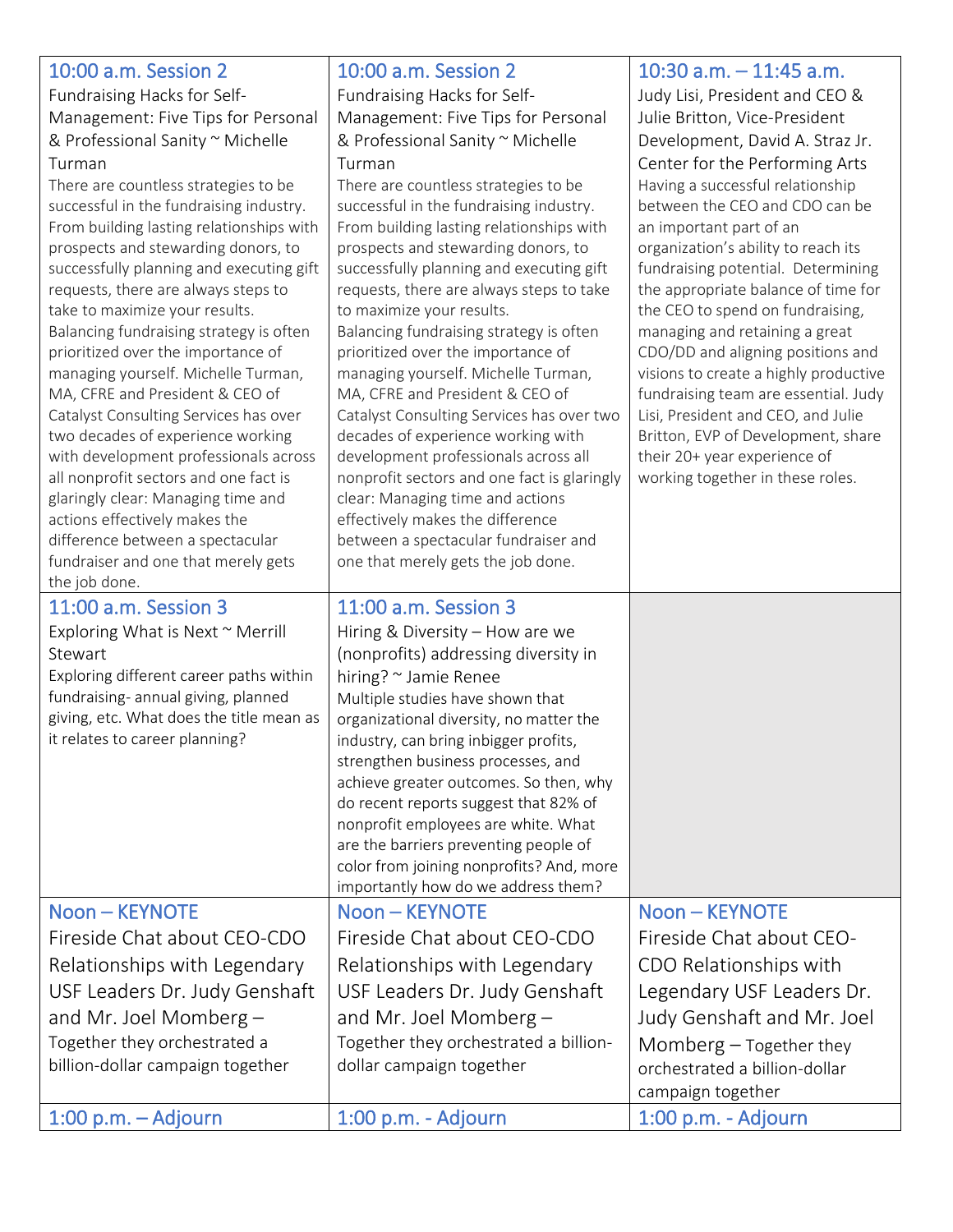

#### SPEAKER BIOS

Julie Britton, *Executive Vice President of Development –* DAVID A. STRAZ, JR. CENTER FOR THE PERFORMING ARTS. Julie Britton joined the Straz Center in 1991 as associate director of development, responsible for grant writing and special events. In 1995, she was named Director of Annual Giving, where she oversaw annual private sector fundraising activities. Britton was named Vice President of Development in 2001, and Executive Vice President of Development in 2018 and now oversees all fundraising efforts for the Straz Center and TBPAC Foundation, including annual giving, endowment, major gifts and planned giving, capital projects and government relations. She is an active participant in the Performing Arts Center Consortium's national Development group. She holds a Bachelor of Arts degree in business and English from Wittenberg University and received her M.B.A. from The University of Tampa. She has served on the Wittenberg University National Alumni Board and received the Wittenberg University National Alumni Citation Award. She has also been active in Leadership Tampa, the Junior League of Tampa and numerous other community projects.

Curtis Campogni (Founder of Speak4MC) began working with the most at-risk teens in Florida in 2014. Seeking a new tool to engage and retain them, Curtis discovered the power of MI and it quickly became the sharpest tool in his belt. Since then, Curtis has provided training and coaching in MI for professionals who serve court involved juveniles, WIOA out of school youth, and dislocated workers. He's inspired leaders across Florida, North and South Carolina, New York, Louisiana, Georgia, and Maryland, presenting MI at numerous juvenile justice and national workforce board conferences. Believing in the power of multiplication for sustained impact, Curtis assisted in developing 'train the trainer' programs for foster care, workforce development, and departments of correction. He received a 96% satisfaction rate from 110 correctional officers at the South Carolina Department of Corrections in 2019.



Over the last 15 years Curtis has transitioned from a group home youth care worker to Transition Director for Central Florida serving 165 at-risk youth daily across twenty (20) counties. Curtis has experience speaking about fundraising, program growth, client successes, and project implementation, in addition to hosting large scale award ceremonies, fundraisers and workplace retreats.

Curtis excels at emotionally connecting with his audience and making mundane topics exciting. Curtis started Speak4MC with the goal of reaching thousands of professionals across the country who serve customers in need of empathetic, compassionate and goal oriented assistance.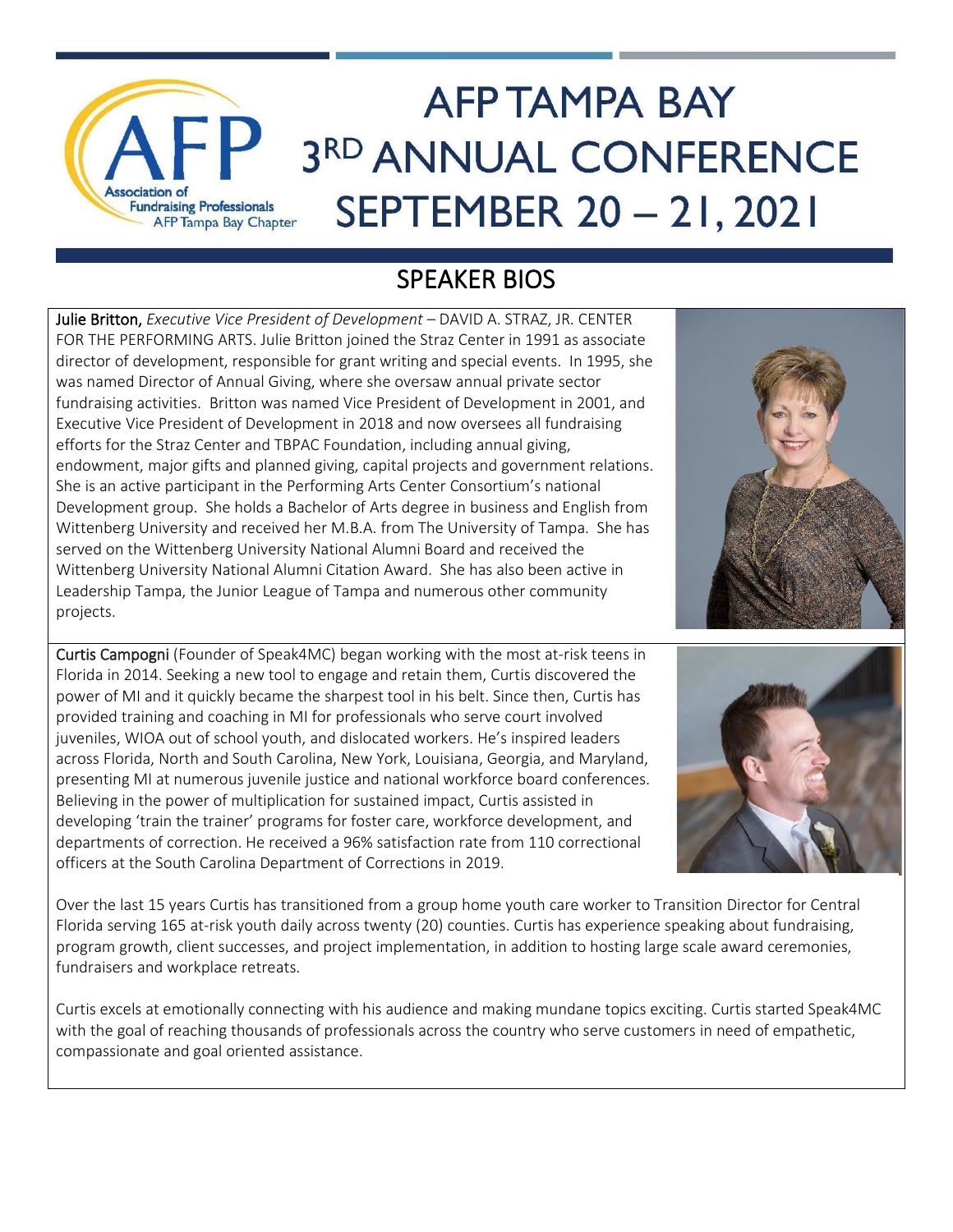Karen Eber Davis is the award-winning thought-leader, advisor, and founding principal of Karen Eber Davis Consulting. She helps nonprofit leaders get answers, generate revenue, and grow results. Davis is known for her innovation and practical approaches based on her work with or visits to 1,000 nonprofits. She is the author of *7 [Nonprofit](https://www.amazon.com/Nonprofit-Income-Streams-Floodgates-Sustainability-ebook/dp/B073Y91CFT/ref=pd_rhf_dp_p_img_2?_encoding=UTF8&psc=1&refRID=DRCJVX0Z2NBCVKNEV3Z9) Income Streams* and *Let's Raise [Nonprofit](https://www.amazon.com/Lets-Raise-Nonprofit-Millions-Together/dp/0979182158/ref=sr_1_3?keywords=Let%27s+Raise+nonprofit+millions+together&qid=1570453696&sr=8-3) Millions [Together.](https://www.amazon.com/Lets-Raise-Nonprofit-Millions-Together/dp/0979182158/ref=sr_1_3?keywords=Let%27s+Raise+nonprofit+millions+together&qid=1570453696&sr=8-3)* Get Karen's free *CEO Solutions* newsletter [here.](https://www.kedconsult.com/Solutions)

Marissa Gantman has been operating at the intersection of communications and social impact for the past decade. She helps nonprofit and mission-driven organizations craft their stories in order to achieve strategic objectives. Currently Associate Managing Director of Marketing at the Pacific Council on International Policy in Los Angeles, California, Marissa oversees brand management, media relations, and content curation for the nonprofit's membership community.

Prior to her role at the Pacific Council, she worked on an array of projects that bridged strategic communications, media, and global impact, including the launch of the Skoll Center for Social Impact Entertainment at UCLA. Marissa has worked for communications and PR agencies both in Los Angeles and London, UK, where she specialized in media freedom and journalist safety in conflict zones. She has conducted

media research in East Africa, Central Asia, Southeast Europe, and the Caucasus and worked with clients including the UN, OSCE, DFID, and USAID. Marissa graduated Summa Cum Laude in Political Communication and International Affairs from the George Washington University and holds a MSc with distinction in Media, Communications, and Development from the London School of Economics. She is an Americorps alumna.

Katherine (Kitty) C. Green, Vice President for Advancement, FGCU Foundation Executive Director - Florida Gulf Coast University. Kitty Green joined Florida Gulf Coast University in 2019. She is responsible for the Foundation fundraising team, Alumni Association, University marketing and communications, WGCU public media and FGCU Academy lifelong learning. A lifelong Lee County resident, her career developed in parallel with the 24-year old university.

Green spent 20 years developing master planned communities in Bonita Springs, Florida. She held leadership positions at Westinghouse Communities and Bonita Bay Group, culminating as CEO of Bonita Bay Group which was one of the largest privately held developers in Florida with 9,000 units sold. When the Great Recession devastated the local development industry, Kitty took the helm of her longtime favorite charity, Habitat for Humanity of Lee and Hendry Counties in 2010. Under her leadership the organization

was in the top 1% of producing affiliates nationally, and held the top Charity Navigator rating for accountability and transparency.

Green received her undergraduate and graduate degrees in business from the University of South Florida.





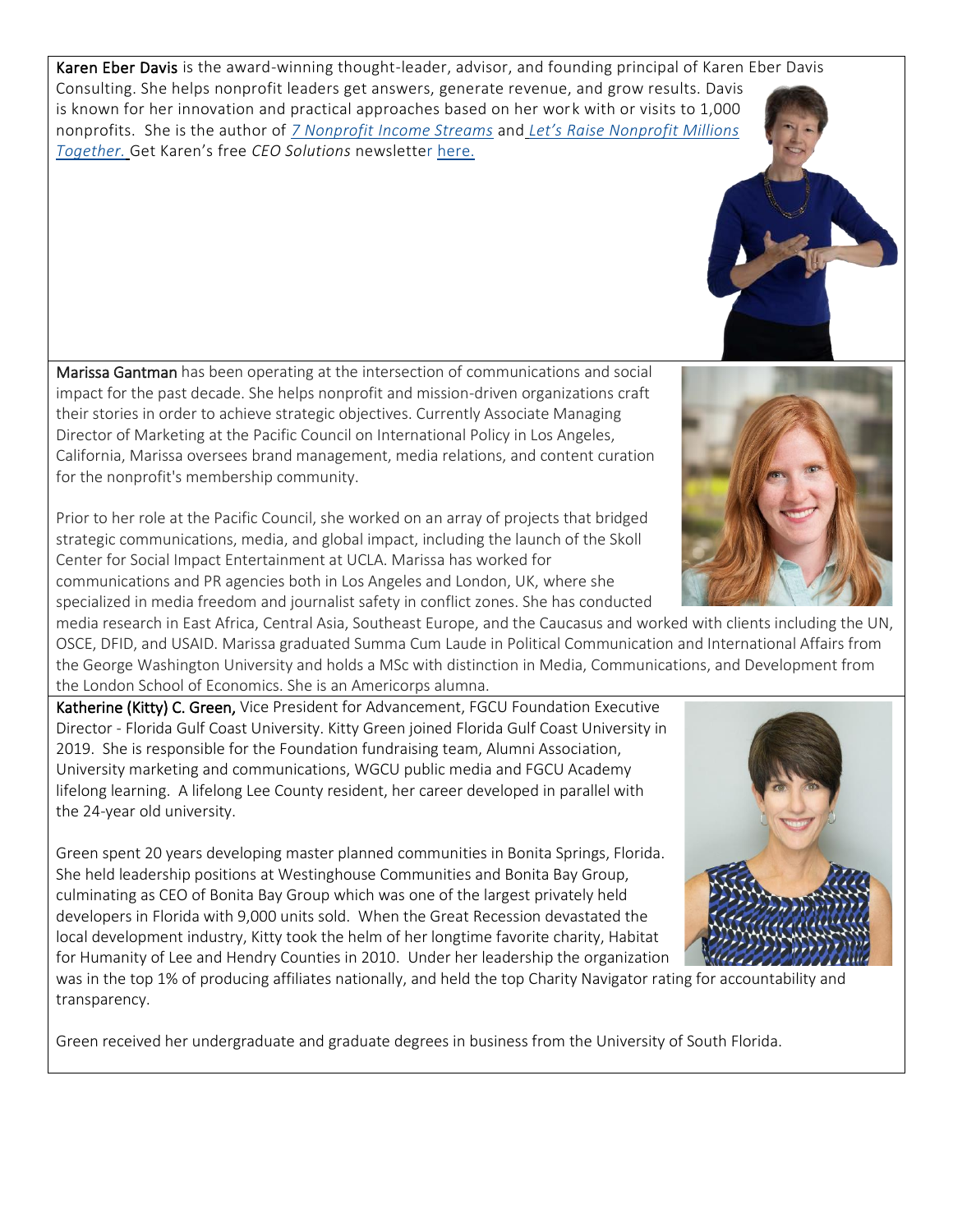Judith Lisi, *President & Chief Executive Officer -* DAVID A. STRAZ, JR. CENTER FOR THE PERFORMING ARTS. Judith Lisi joined the Straz Center in 1992. Through her leadership, The Straz has significantly expanded its programming, established financial stability, retired an accumulated debt, and has met the goals of three five-year, long-range plans. Lisi's arts management philosophy includes a belief in, and a commitment to, the community and to ensuring outreach, accessibility, and audience development for the entire community through multicultural and educational programming.

Lisi has directed more than 40 productions and has written six plays. She holds a Master's Degree in theater and communication arts from St. Louis University, and has done doctoral work in theater at the University of Minnesota. She studied opera at the Juilliard School of Music and with the Metropolitan Opera. Previously, as Executive Director of the prestigious Shubert Performing Arts Center in New Haven, Connecticut, the Shubert enjoyed artistic and financial success.

In May 2002, the League of American Theatres and Producers honored Judy with the Samuel J. L' Hommedieu Presenter of the Year Award for "bringing the magic of live theater to thousands of area residents through a variety of audience development and education programs." In January 2008, Judy received the prestigious Patrick Hayes Award for Lifetime Achievement from ISPA, the International Society for the Performing Arts.

Vicki Pugh, an executive leader and career fundraisier, Vicki Pugh has led teams that have raised more than \$300 million for organizations in Florida and New York City, including the New York City Opera, Carnegie Hall, Ballet Florida, YMCA, and Palm Beach Atlantic University. She is well versed in all areas of advancement, including annual and capital campaigns, major gift development, planned giving, board management, and strategic planning.

Currently Vice President for Philanthropic Giving at the Community Foundation for Palm Beach and Martin Counties, Vicki assists donors in maximizing their impact on the community through philanthropic planning and grant making. Vicki is a Faculty Member of The Fundraising School of the Indiana University Lilly Family School of Philanthropy, teaching courses in leadership, major gifts, capital campaigns, and fundraising fundamentals. She holds the CFRE and CAP credentials. Vicki is a board member of Palm Beach Philanthropy Tank, Planned Giving Council of Palm Beach, and William T. Dwyer High School Foundation. She served as President of the Association of Fundraising Professionals Palm Beach County Chapter and received the organization's Outstanding

Fundraising Professional award in 2019. Vicki serves on the endowment committee of Holy Spirit Lutheran Church and is a past board member of the Chamber of Commerce of the Palm Beaches. She hails from Evansville, Indiana and is a graduate of DePauw University. Along with her rock star husband Tim and two amazing daughters, Ali and Grace, Vicki resides in Jupiter, FL.



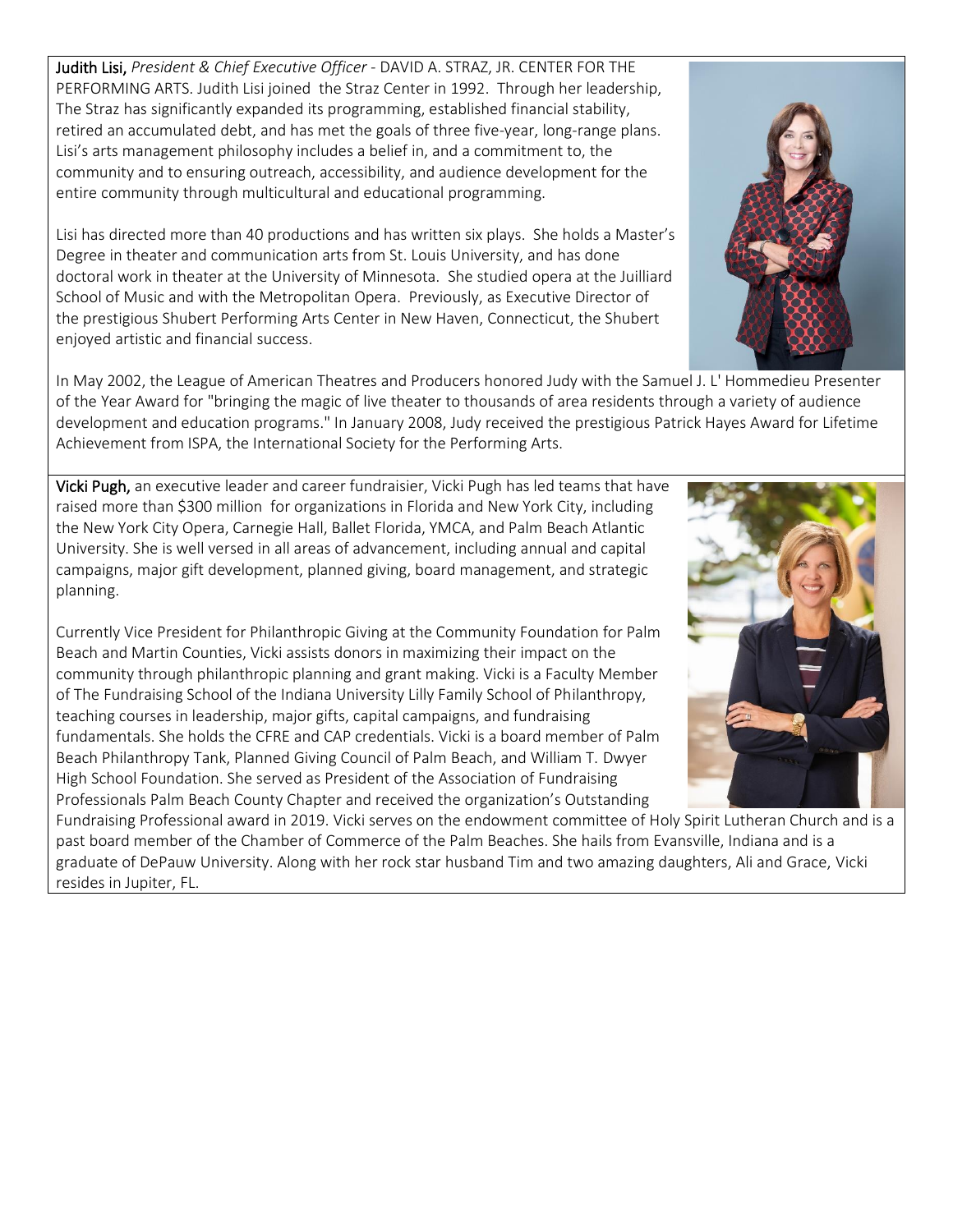Jamie Renee, CEO, Good Day Solutions ~ Jamie has a heart for humanity and a mind for business. Korn Ferry ranked her business acumen in thetop 2.5% of executive leaders worldwide. She has served in leadership roles within Home Depot, OAI, The Children's Home, United Way and Habitat for Humanity. Now, she is applying her more than 25 years of corporate and nonprofit leadership experience to increase productivity, grow profits, and achieve uncommon success for her clients at Good Day Solutions.

#### Professional Credentials:

- Bachelor of Arts in Marketing | University of North Florida
- Ranked in Top 2.5% of Business Thinkers/Acumen worldwide | Korn Ferry
- Certified in Social Responsibility Planning | Yale
- Certified in Crisis Management | University of South Florida
- Certified in Culture Creation | Harvard
- Certified in Strength-based Coaching | Gallup
- Certified in Diversity, Equity, and Inclusion | Belongify
- Certified in Sales Coaching | Sandler & Business-Rich
- Disc Assessment Trainer
	- Masterful Meeting Trainer

Merrill Stewart, CFRE - Ms. Stewart established Marketing & Business Solutions LLC in 2012. The company specializes in: nonprofit fundraising, marketing, public relations, cause marketing, corporate communications, social media planning and implementation, event production/promotion/planning, business development, strategic planning, fundraising plan strategy, and implementation. The company provides a tailored approach for all of its clients to meet their specific needs with a customized plan, professional recommendations, and a thorough and integrated approach.

Ms. Stewart has over 18 years experience in the nonprofit sector includes working for and with clients such as: Children's Home Network, Boys & Girls Clubs (Manatee, Pinellas and

Tampa), St. Joseph's Hospitals Foundation, Gulf Coast Jewish Family & Community Services, Early Learning Coalition of Pinellas County, Healthy Start Coalition of Pinellas County, 2-1-1 Tampa Bay Cares, Plato Academy of Charter Schools, as well as international and domestic organizations. Ms. Stewart also has over 15 years in the for-profit sector including work with Clear Channel Communications - Radio, Tampa and Sarasota/Bradenton markets, Research, Banking, and Customer Service. She has planned and implemented comprehensive marketing campaigns and promotions, developed strategic corporate partnerships, brand positioning, marketing and communications planning, advertising planning and market analysis to help grow area businesses. Ms. Stewart is a member of the Association of Fundraising Professionals (AFP) and was a Board Member of Nonprofit Consultants Connection.

Ms. Stewart holds a B.S. in Marketing and a B.S. in Accounting from the University of South Florida. She holds a certification from CFRE International as a Certified Fund Raising Executive since 2017.

She has been trained in the Benevon Fundraising Model Training and the Red Rock Leadership Sales Training Program. She has won several awards for her leadership and community involvement, including from Sertoma International and the American Red Cross. Ms. Stewart currently serves as a Board member on the Association of Fundraising Professionals (AFP) Florida Caucus; is a member of the local Tampa Bay AFP Chapter and is a member of the Florida Nonprofit Alliance.